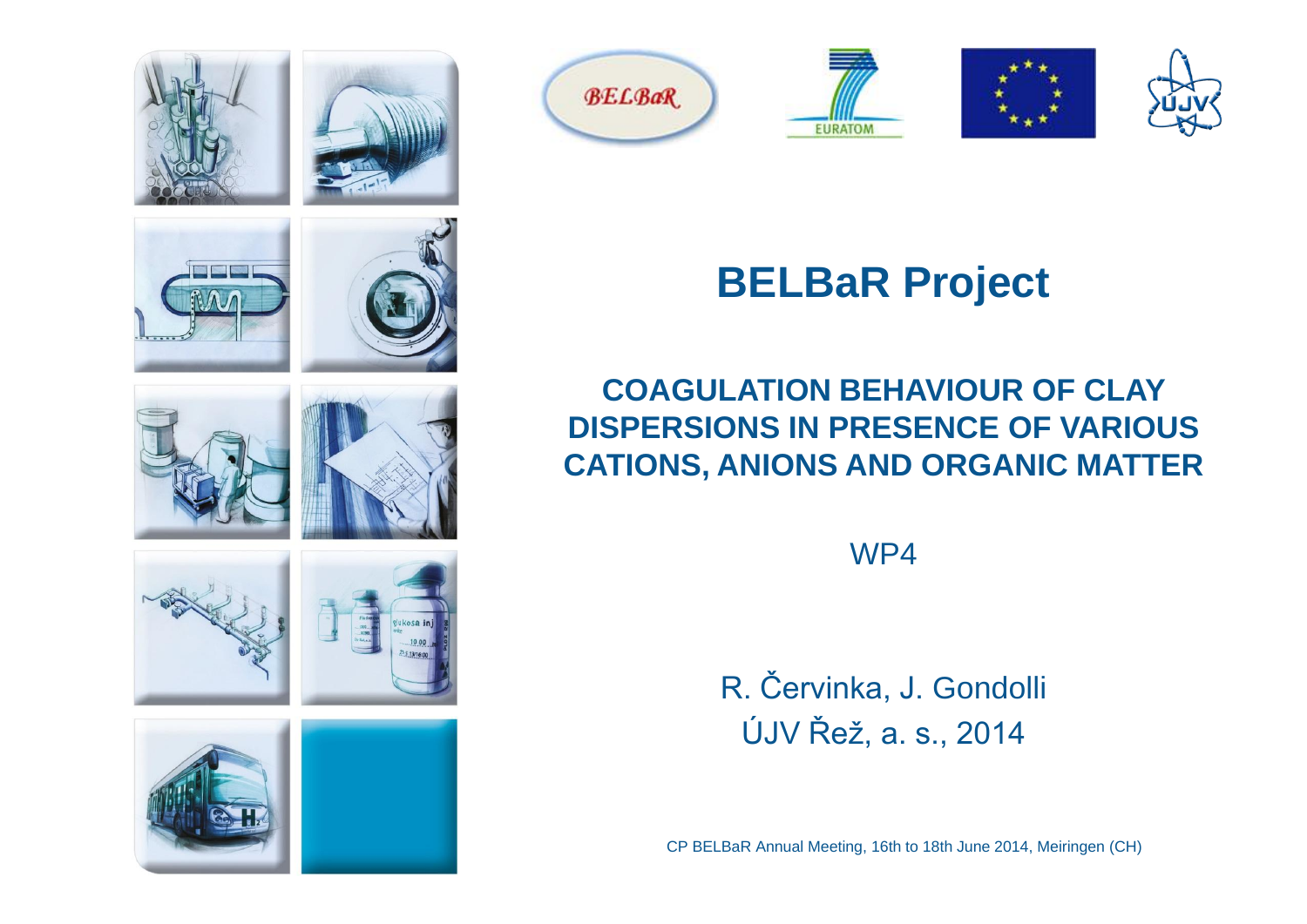### **Objectives of coagulation studies**



- **The coagulation experiments with dilute clay suspensions are** performed mainly for prediction of colloids stability during the transport in the far field.
	- The chemistry of groundwater has dominant impact on clay colloids stability and therefore the potential influence of relevant Czech granititc groundwaters from Bohemian Massif was studied.
- The obtained critical coagulation concentrations (CCC) for coagulants in dilute systems can be transferred to much more dense systems (erosion task), but with some limitations (e.g. effect of cation exchange, clay origin and structure, hysteresis).

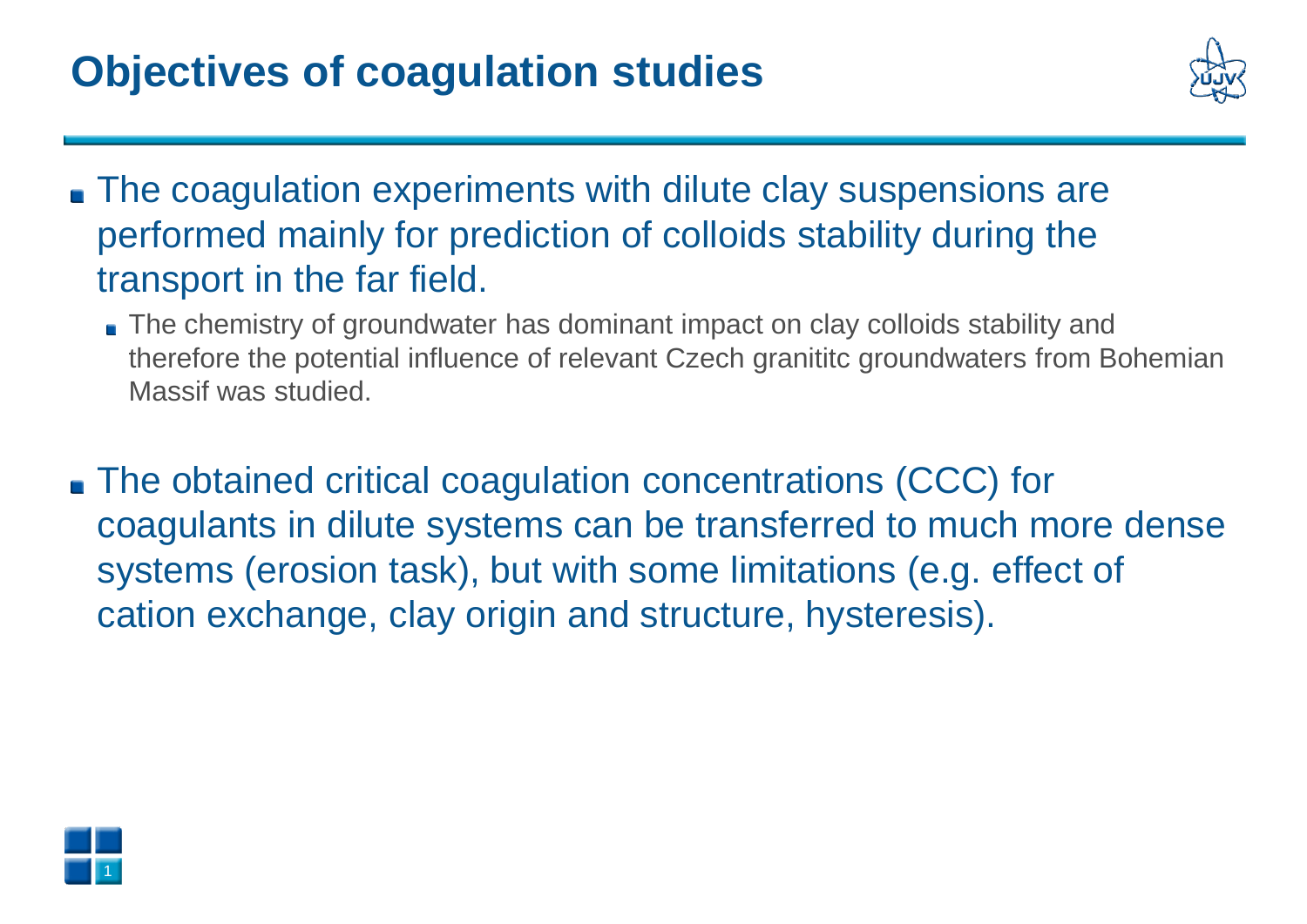

### ■ Series of test-tube tests

2

- The CCC of univalent cations (Na<sup>+</sup>, K<sup>+</sup>) and divalent cations (Ca<sup>2+</sup>, Mg<sup>2+</sup>) were determined in the series of test-tube coagulation tests
- Bentonite B75 in Na<sup>+</sup> as suspension in distilled water (0.005 %, 0.05 % and 0.5 % w/w)
- Electrolytes (NaCl, KCl, CaCl<sub>2</sub> and MgCl<sub>2</sub>)
- The final pH of solutions from 6.0 to 7.4
- The visual inspection after 30 min. after the mixing, 24 hours after the re-mixing of the suspension and more than 48 hours and later with laser light beam<sup>1)</sup>. Colloids presence confirmed by photon cross correlation spectroscopy (PCCS).





1} Berg J. C. (2010). An Introduction to Interfaces and Colloids: The Bridge to Nanoscience. World Scientific Publishing Co. Pte. Ltd., Singapore, 785 pp.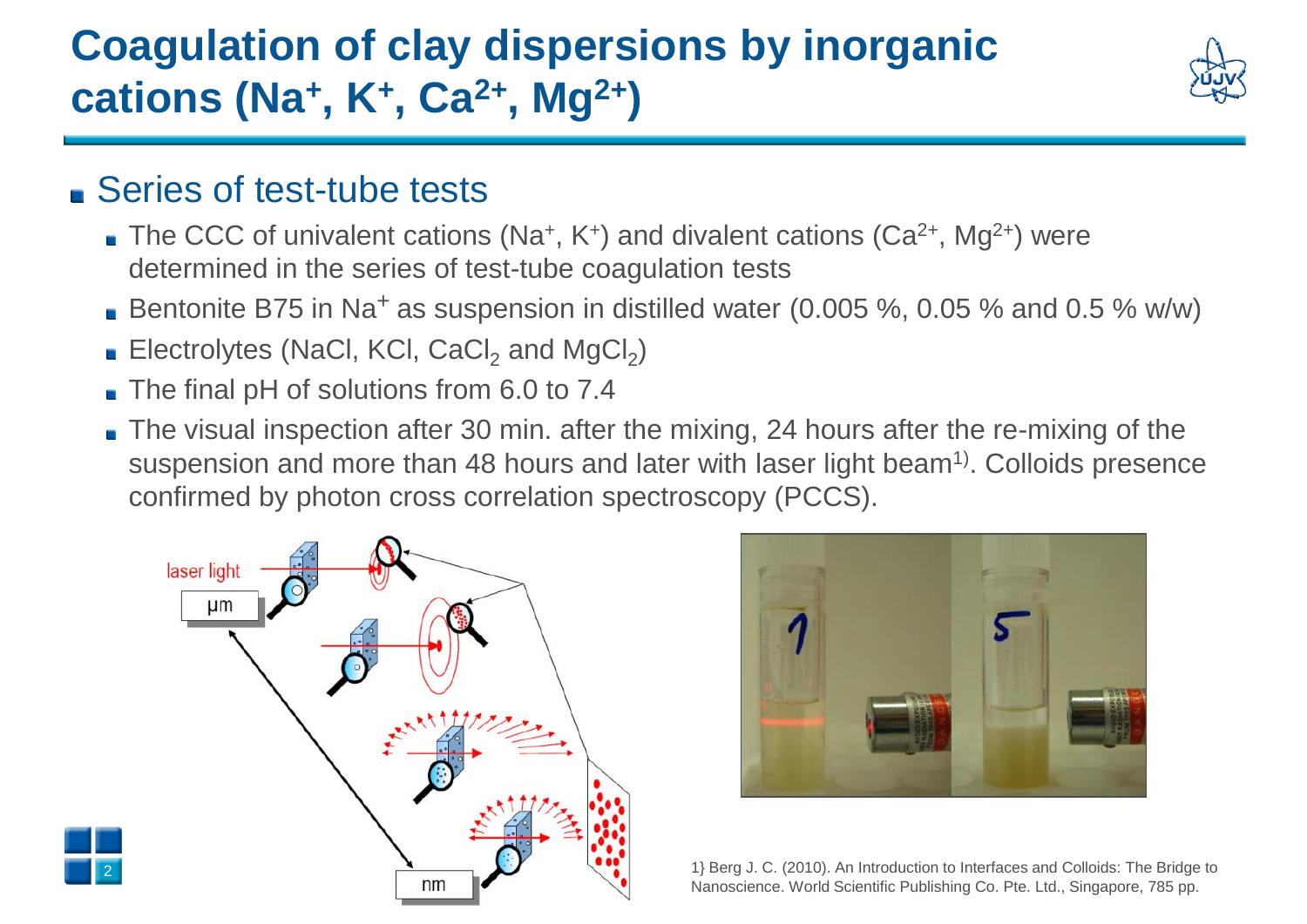



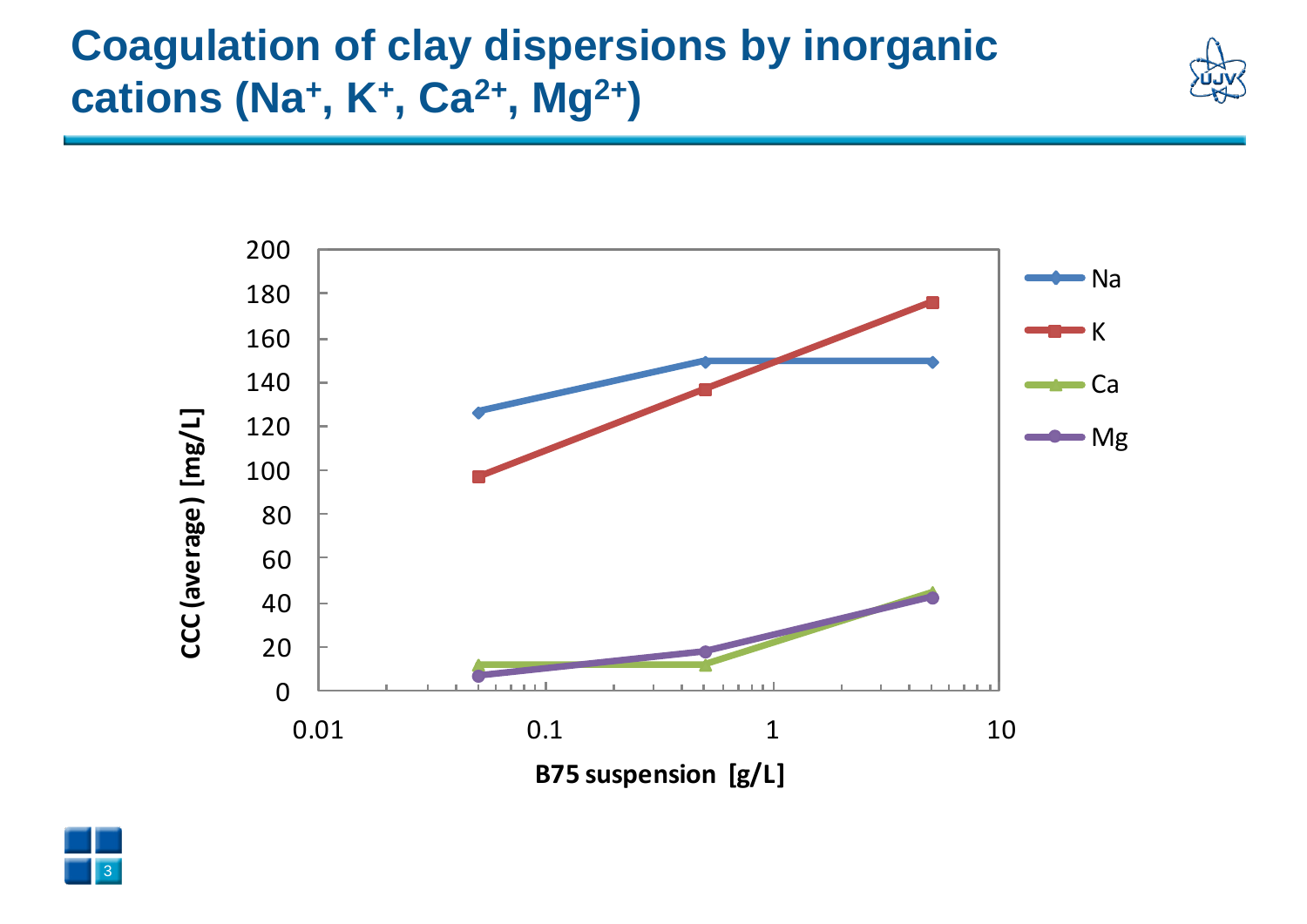

- How the cation exchange influences the CCC?
	- For dilute clay suspensions (up to 5g/l), the effect of cation exchange on CCC was not observed

|        |                         | B75 Na+ 15/11/12 Clay susp. - pool of exchangeable cations |                |              |  |  |  |  |
|--------|-------------------------|------------------------------------------------------------|----------------|--------------|--|--|--|--|
|        | <b>Cation occupancy</b> | $0.005\%$ w/w                                              | $0.05\,\%$ w/w | $0.5\%$ w/w  |  |  |  |  |
|        | meq/100g                | 50                                                         | 500            | 5000 mg/l    |  |  |  |  |
| $Na+$  | 33.97                   | 0.0                                                        | 0.2            | $1.7$ mmol/l |  |  |  |  |
| $K +$  | 1.39                    | 0.0                                                        | 0.0            | $0.1$ mmol/l |  |  |  |  |
| $Mg2+$ | 6.21                    | 0.0                                                        | 0.0            | $0.2$ mmol/l |  |  |  |  |
| $Ca2+$ | 19.24                   | 0.0                                                        | 0.0            | $0.5$ mmol/l |  |  |  |  |

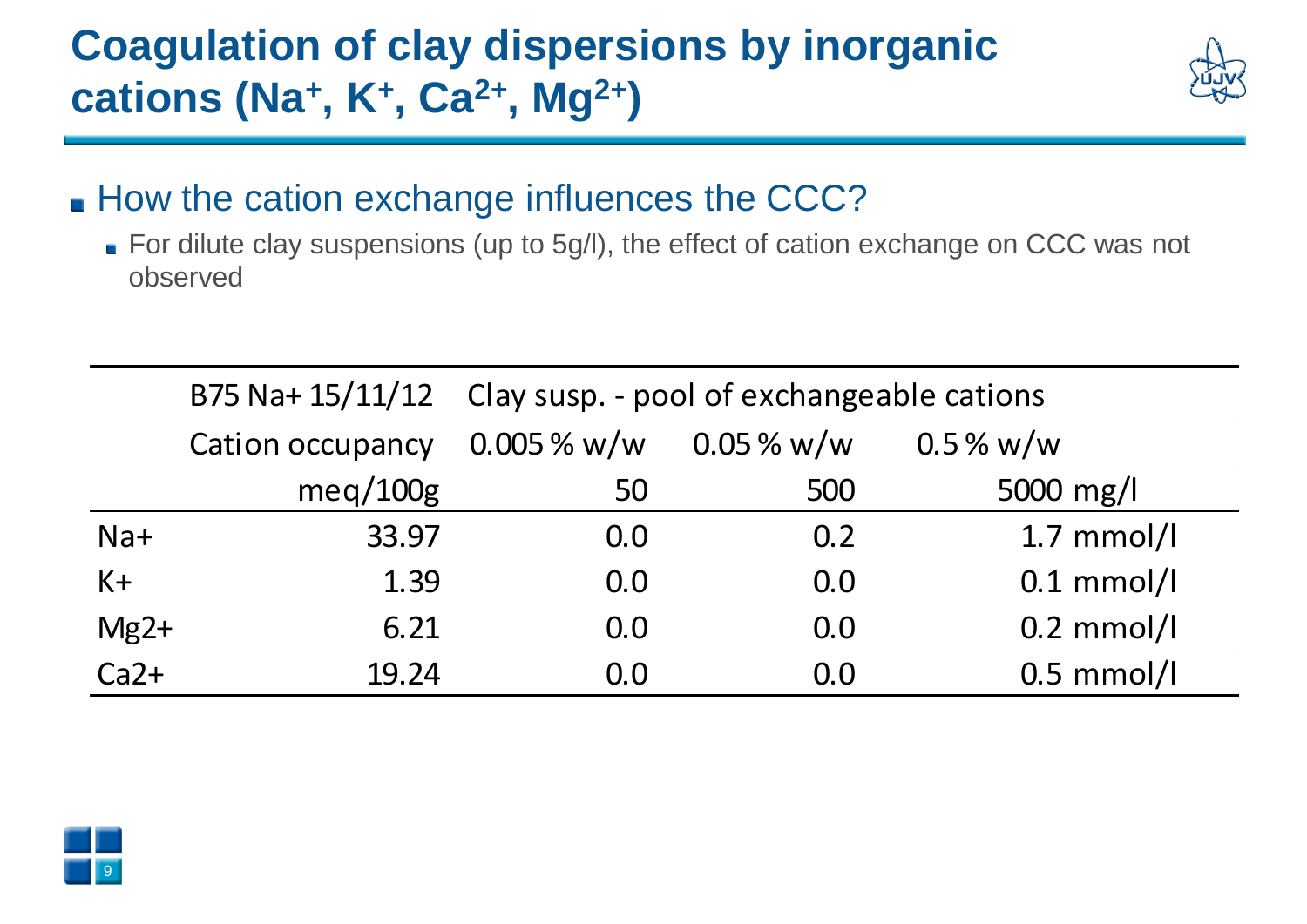

| <b>Component</b>                                      |        | <b>Na</b> | $\mathbf K$            | Ca                     | Mg            | $\mathbf{F}$             | <b>Cl</b> | $SO_{4}$ | HCO <sub>3</sub> NO <sub>3</sub> |     |
|-------------------------------------------------------|--------|-----------|------------------------|------------------------|---------------|--------------------------|-----------|----------|----------------------------------|-----|
| <b>SGW</b>                                            | mg/l   | 10.6      | 1.8                    | 27.0                   | 6.4           | 0.2                      | 42.4      | 27.7     | 30.4                             | 6.3 |
|                                                       | mmol/l | 0.5       | 0.0                    | 0.7                    | 0.3           | 0.0                      | 1.2       | 0.3      | 0.5                              | 0.1 |
| Groundwater                                           | mg/l   | 11.4      | 2.3                    | 30.1                   | 8.0           | $\overline{\phantom{a}}$ | 11.7      | 34.1     | 85.4                             |     |
| (median, $n > 351$ )                                  | mmol/l | 0.5       | 0.1                    | 0.8                    | 0.3           | $\overline{\phantom{a}}$ | 0.3       | 0.4      | 1.4                              |     |
| - Mineral groundwater mg/l                            |        | 501.5     | 25.5                   | 60.9                   | 28.7          | $\equiv$                 | 92.6      |          | 162.5 1220.5                     |     |
| (median, $n = 16$ )                                   | mmol/l | 21.8      | 0.7                    | 1.5                    | 1.2           |                          | 2.6       | 1.7      | 20.0                             |     |
| <b>Fossil groundwater</b><br>$\overline{\phantom{0}}$ | mg/l   | 1050.0    | 52.5                   | 55.9                   | 22.0          | $\equiv$                 | 644.0     | 26.3     | 863.0                            |     |
| (median, $n = 15$ )                                   | mmol/l | 45.7      | 1.3                    | 1.4                    | 0.9           | $\blacksquare$           | 18.2      | 0.3      | 14.1                             |     |
| <b>CCC</b> for selected cations                       |        | <b>Na</b> | $\mathbf K$            | Ca                     | $\mathbf{Mg}$ |                          |           |          |                                  |     |
| $0.5\%$ w/w                                           | mg/l   |           | 138-161 157-196 40-100 |                        | $24 - 61$     |                          |           |          |                                  |     |
|                                                       | mmol/l | $6 - 7$   | $4 - 5$                | $1 - 2.5$              | $1 - 2.5$     |                          |           |          |                                  |     |
| $0.05 \%$ w/w                                         | mg/l   |           | 138-161 117-157        | $4 - 20$               | $12 - 24$     |                          |           |          |                                  |     |
|                                                       | mmol/l | $6 - 7$   | $3-4$                  | $0.1 - 0.5$            | $0.5 - 1$     |                          |           |          |                                  |     |
| $0.005 \%$ w/w                                        | mg/l   | 115-138   | 78-117                 | $4 - 20$               | $2 - 12$      | $\overline{\phantom{a}}$ |           |          |                                  |     |
|                                                       | mmol/l | $5 - 6$   | $2 - 3$                | $0.1 - 0.5$ 0.1 $-0.5$ |               |                          |           |          |                                  |     |

#### The bentonite colloids are not stable in the potential groundwaters.

1) Rukavičková et al., 2009. DZZ 3.3. Výzkum procesů pole vzdálených interakcí HÚ VJP a VAO. Czech report.

5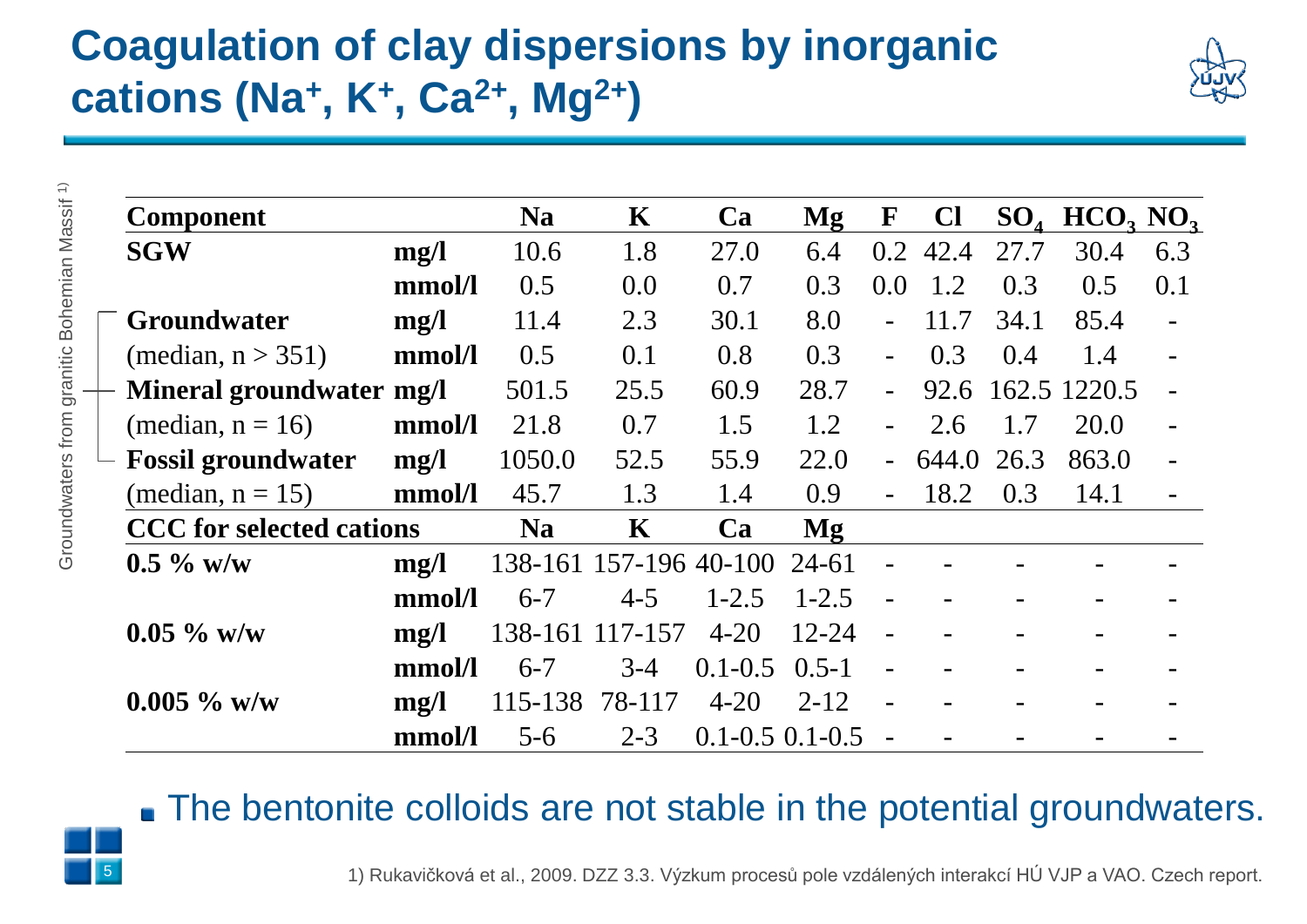## **Coagulation of clay dispersion by inorganic cations (Na<sup>+</sup>and Mg2+) - effect of anions**



### ■ Series of test-tube tests

- $\blacksquare$  The CCC of Na<sup>+</sup> and Mg<sup>2+</sup> were determined in the series of test-tube coagulation tests
- Bentonite B75 in Na<sup>+</sup> as suspension in distilled water (only  $0.005$  % w/w)
- Different electrolytes (NaCl, NaNO<sub>3</sub> and Na<sub>2</sub>SO<sub>4</sub> and MgCl<sub>2</sub>, Mg(NO<sub>3</sub>)<sub>2</sub> and MgSO<sub>4</sub>)

### **Results**

- For electrolytes NaCl, NaNO<sub>3</sub> and Na<sub>2</sub>SO<sub>4</sub> the appropriate CCC were 5, 6 and 3 mmol/l with corresponding ionic strength 5, 6 and 9 mmol/l.
- For MgCl<sub>2</sub>, Mg(NO<sub>3</sub>)<sub>2</sub> and MgSO<sub>4</sub> the CCC were exactly the same 0.5 mmol/l with corresponding ionic strength 1.5, 1.5 and 2 mmol/l.

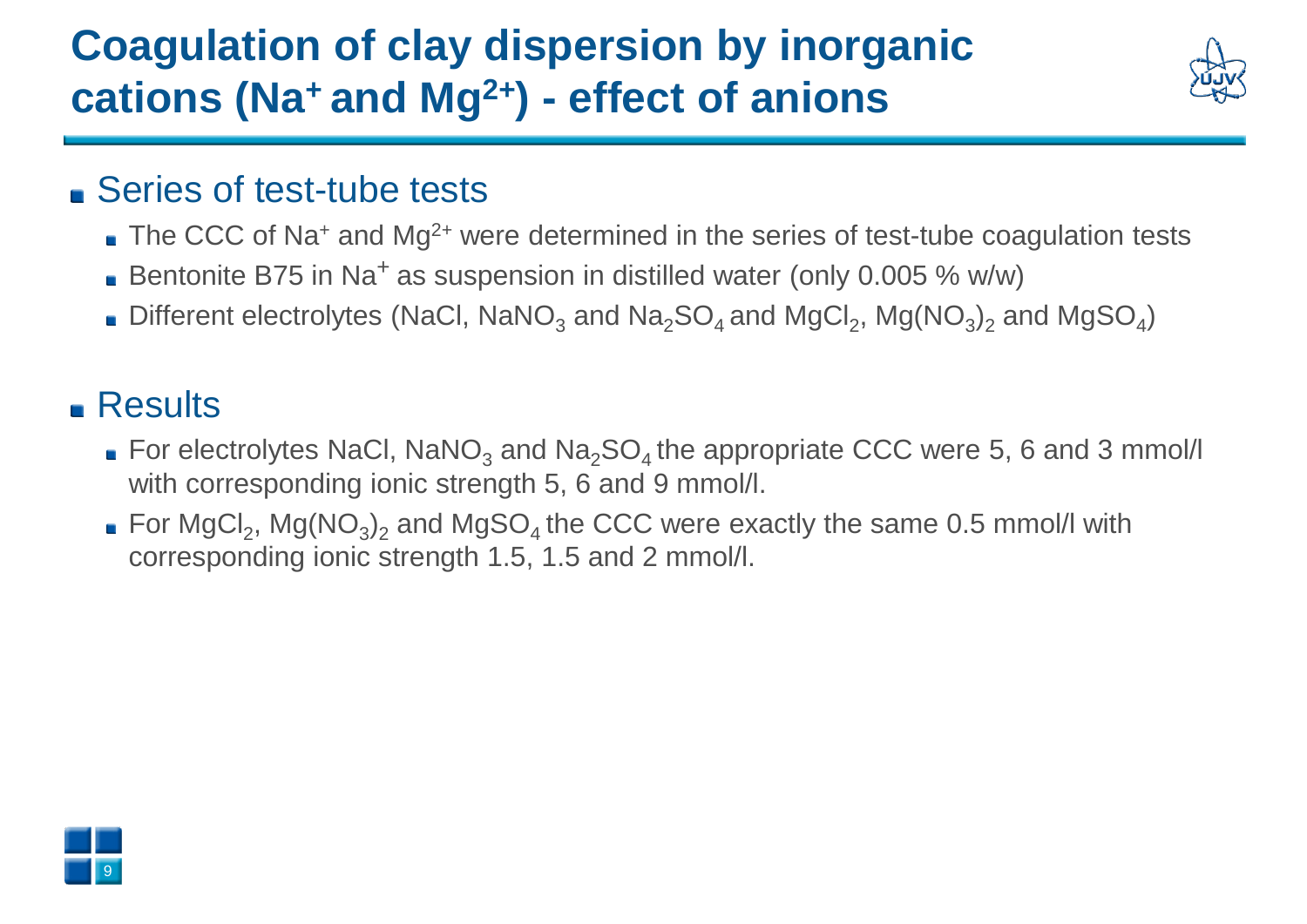## **Coagulation of clay dispersion by inorganic cations (Na<sup>+</sup> ) - effect of humic acid**



#### ■ Series of test-tube tests

- The CCC of Na+ in presence of HA were determined in the series of test-tube coagulation tests
- Bentonite B75 in Na<sup>+</sup> as suspension in distilled water (only 0.005 % w/w)
- NaCl electrolyte concentrations 10 to 500 mmol/l
- HA concentrations 0 to 2 mg/l of total organic carbon (TOC)
- The final solutions pH varied from 5.9 to 6.7



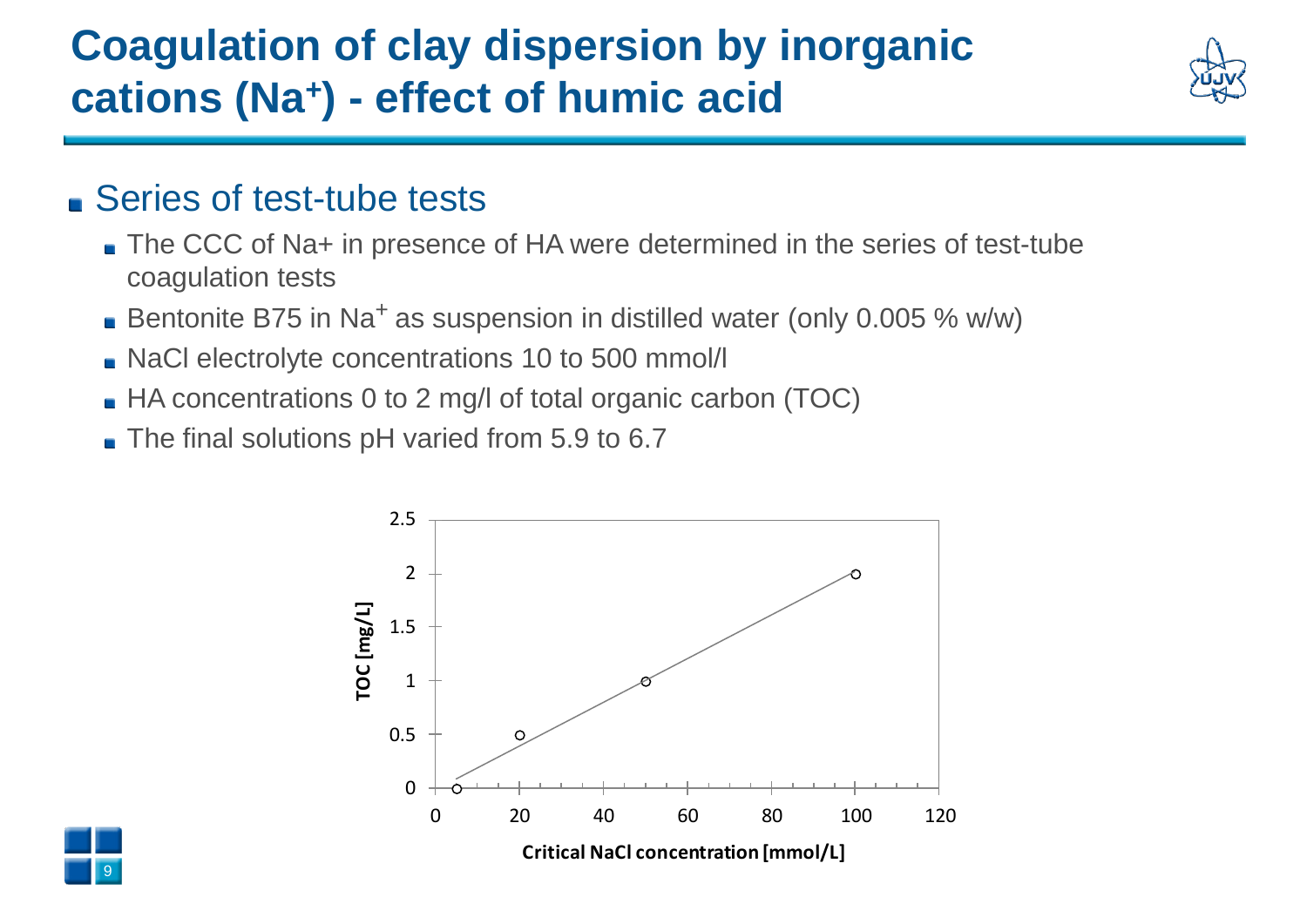## **Coagulation kinetics of clay dispersion in presence of NaCl electrolyte**



- Coagulation kinetics follow the increase in average hydrodynamic radius with time as the particles undergo coagulation
	- Bentonite B75 in Na<sup>+</sup> as suspension in distilled water (only  $0.005$  % w/w)
	- NaCl electrolyte concentrations 3, 5, 7 and 10 mmol/l
	- The hydrodynamic particle radius was monitored over time period of 1 hour recording the cross-correlation function every 3 minutes (1 minute of measuring and 2 minutes of pause)
	- $\blacksquare$  Measured by PCCS, data evaluation with method of  $2^{nd}$  cumulant





Correlation function for bentonite suspension (0.005 % w/w) and 3 mmol/l (left) and 7 mmol/l (right) NaCl electrolyte.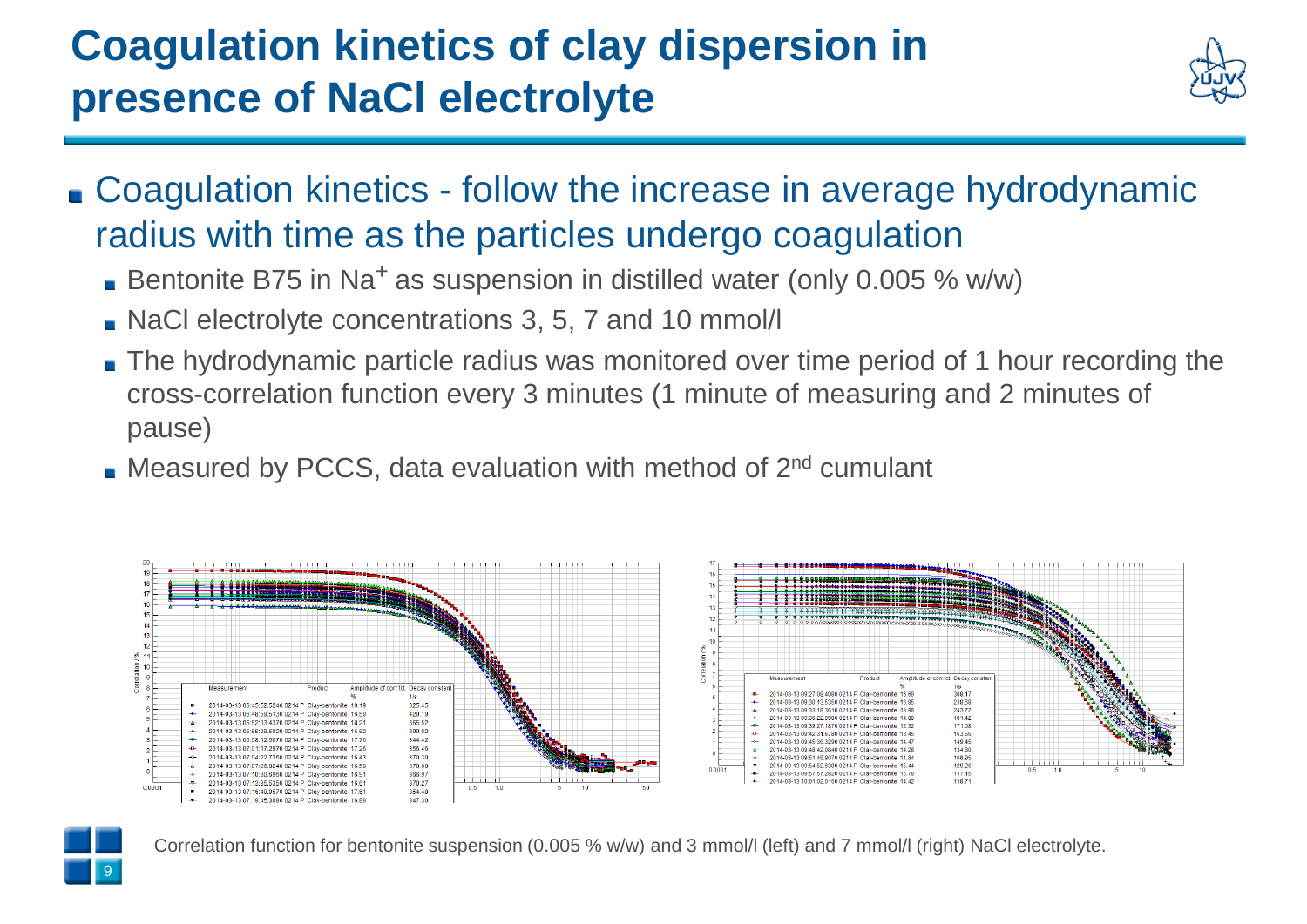### **Coagulation kinetics of clay dispersion in presence of NaCl electrolyte**





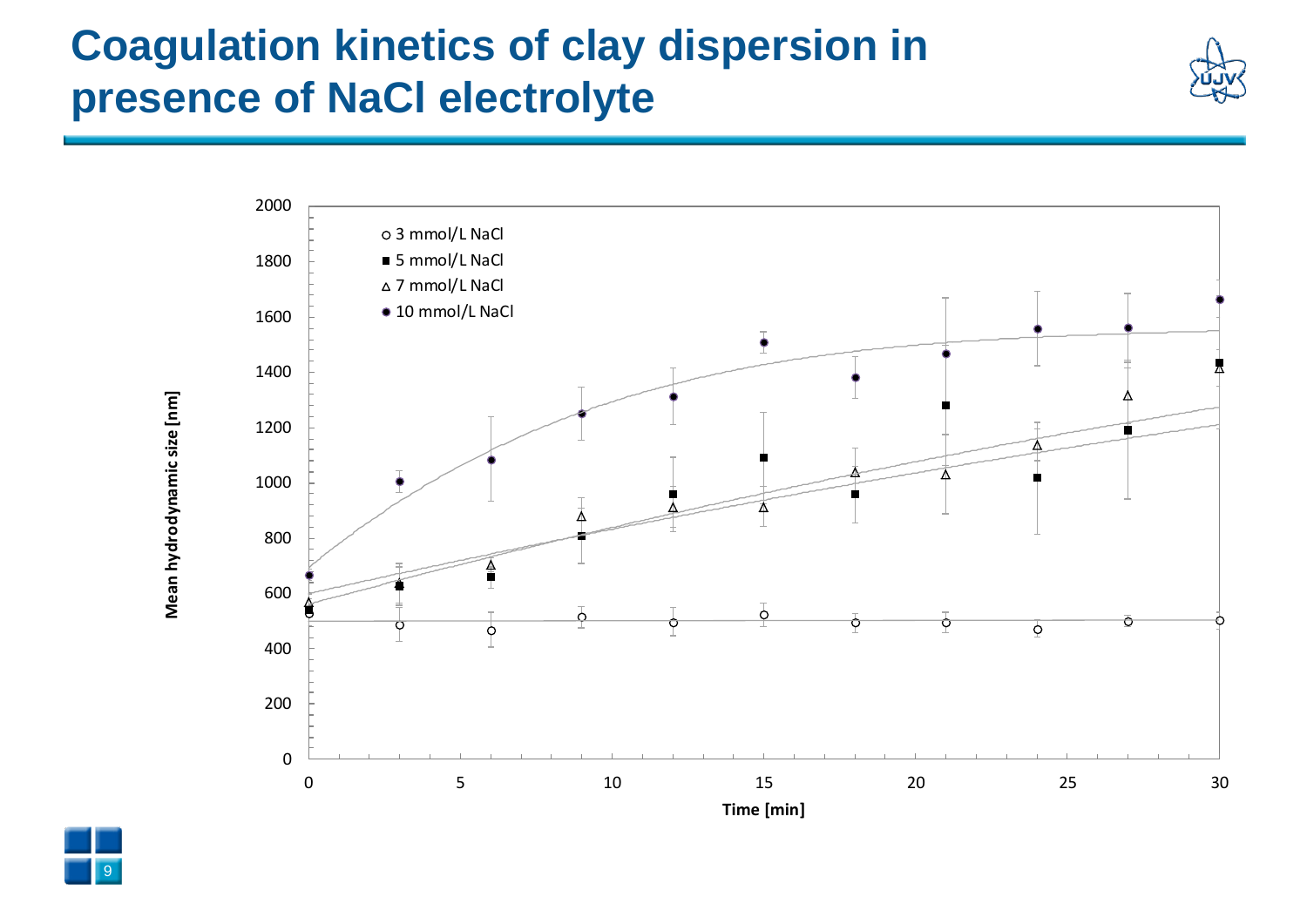### **Coagulation kinetics of clay dispersion in presence of NaCl electrolyte**





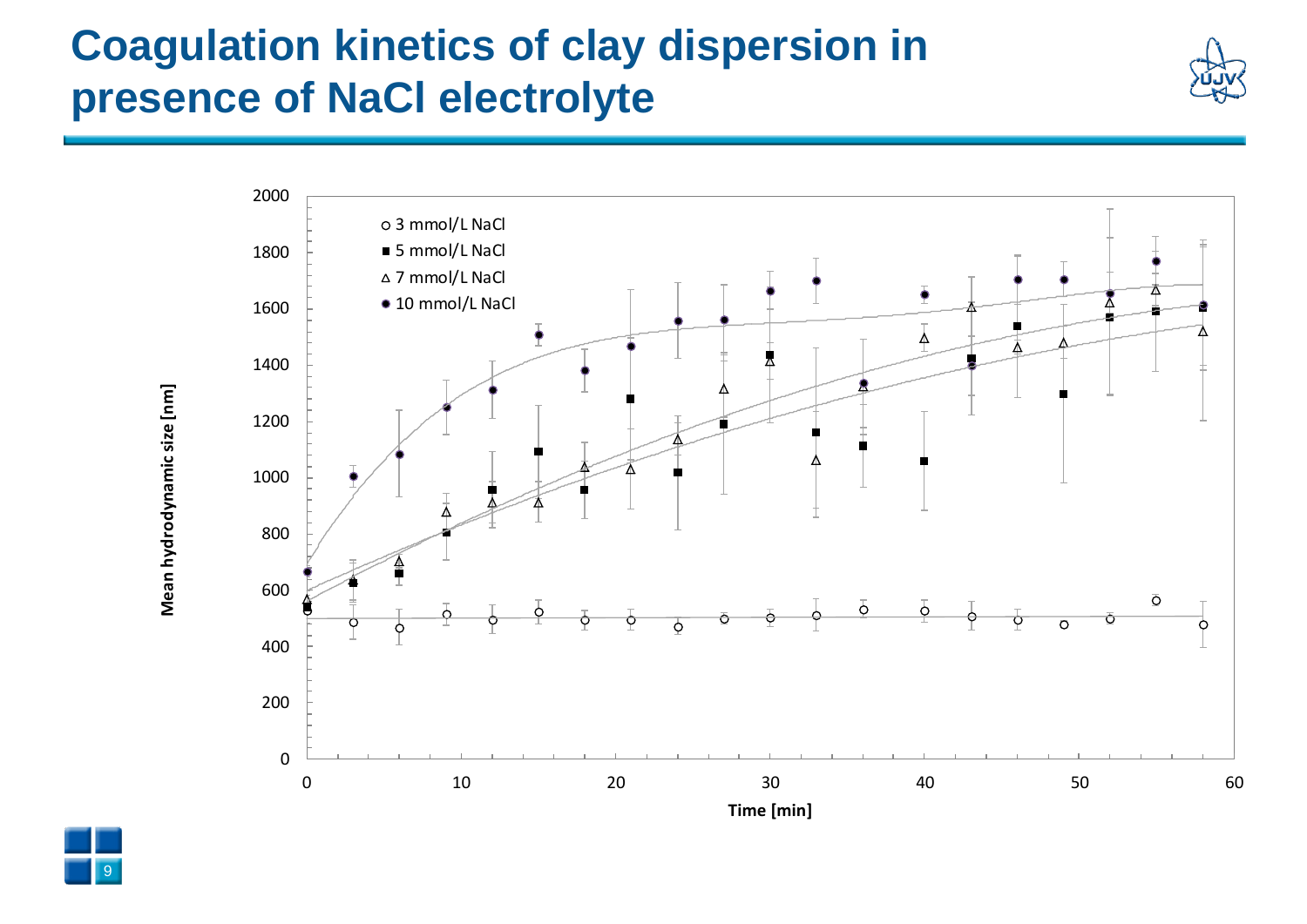## **Coagulation kinetics of clay dispersion in presence of NaCl electrolyte and humic acid**



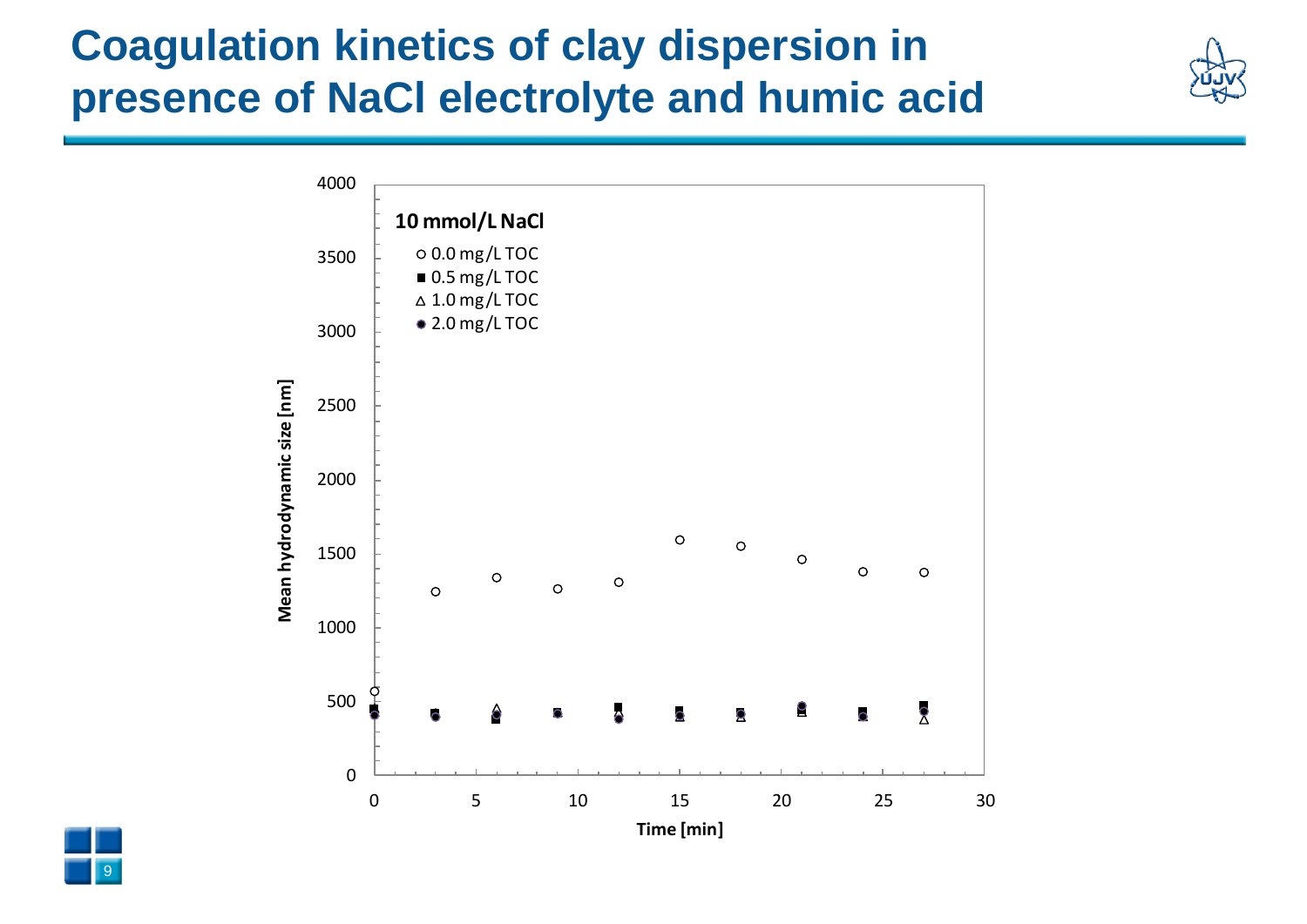## **Coagulation kinetics of clay dispersion in presence of NaCl electrolyte and humic acid**



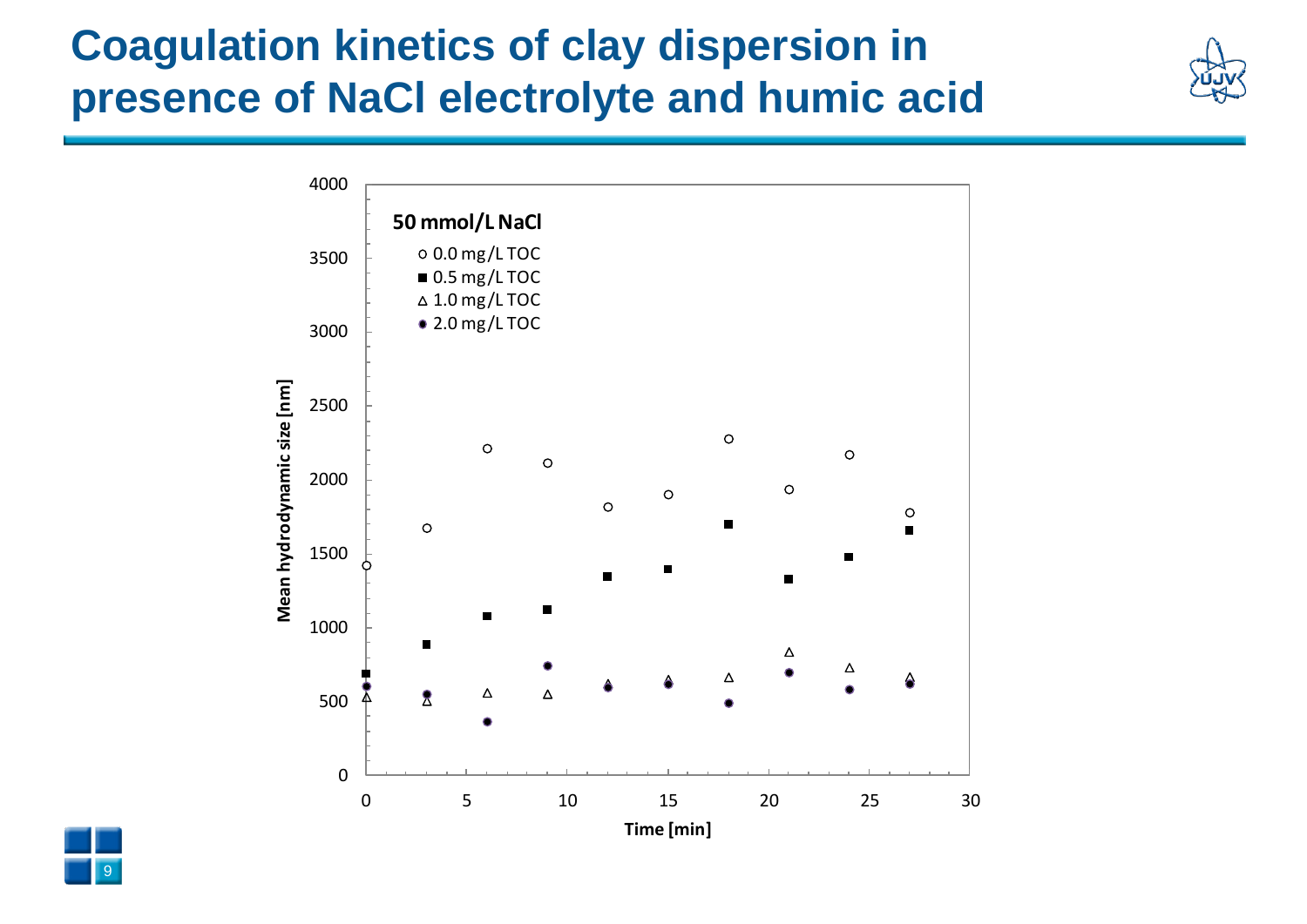## **Coagulation kinetics of clay dispersion in presence of NaCl electrolyte and humic acid**